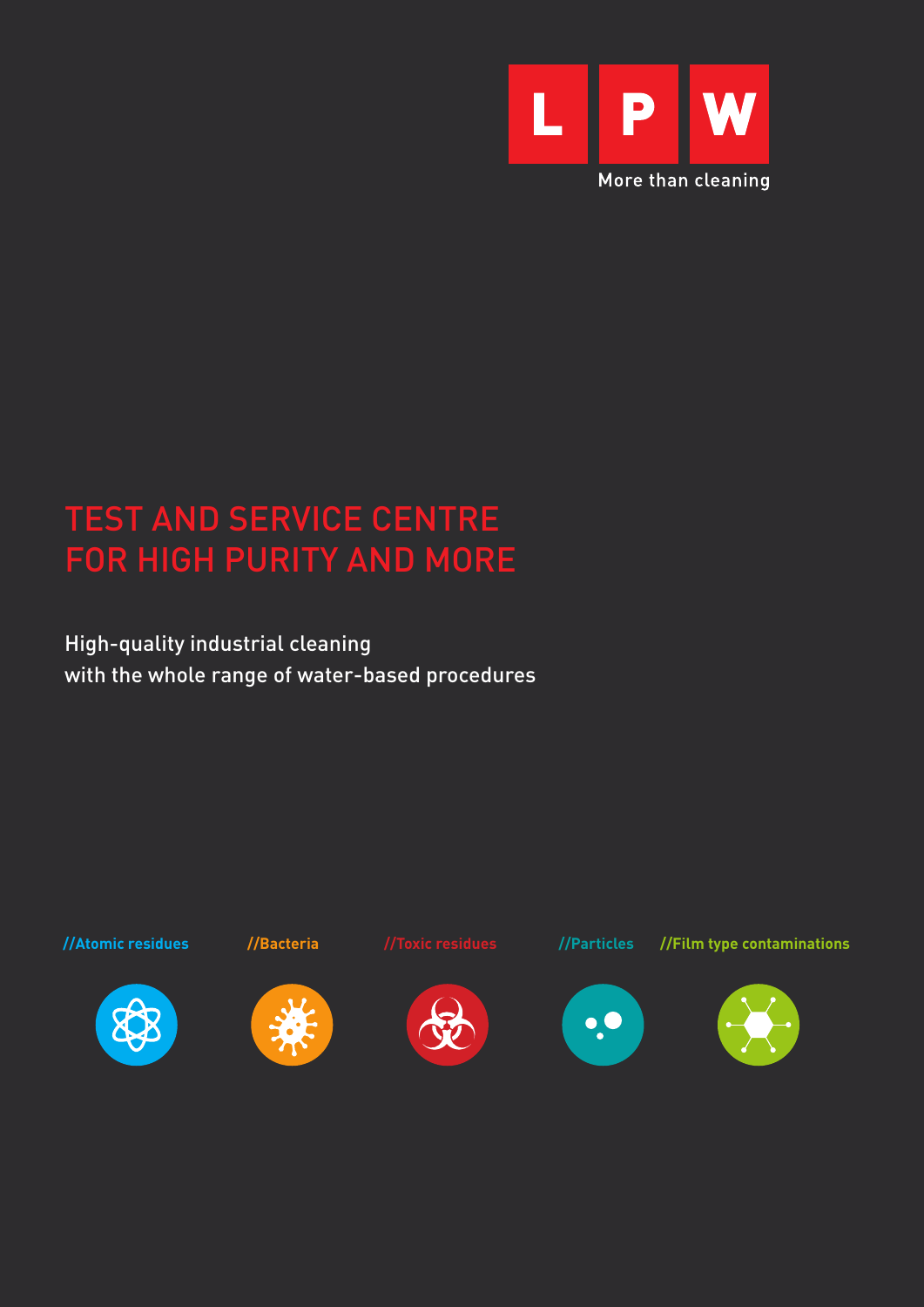# PRECISION CLEANING AT THE HIGHEST LEVEL



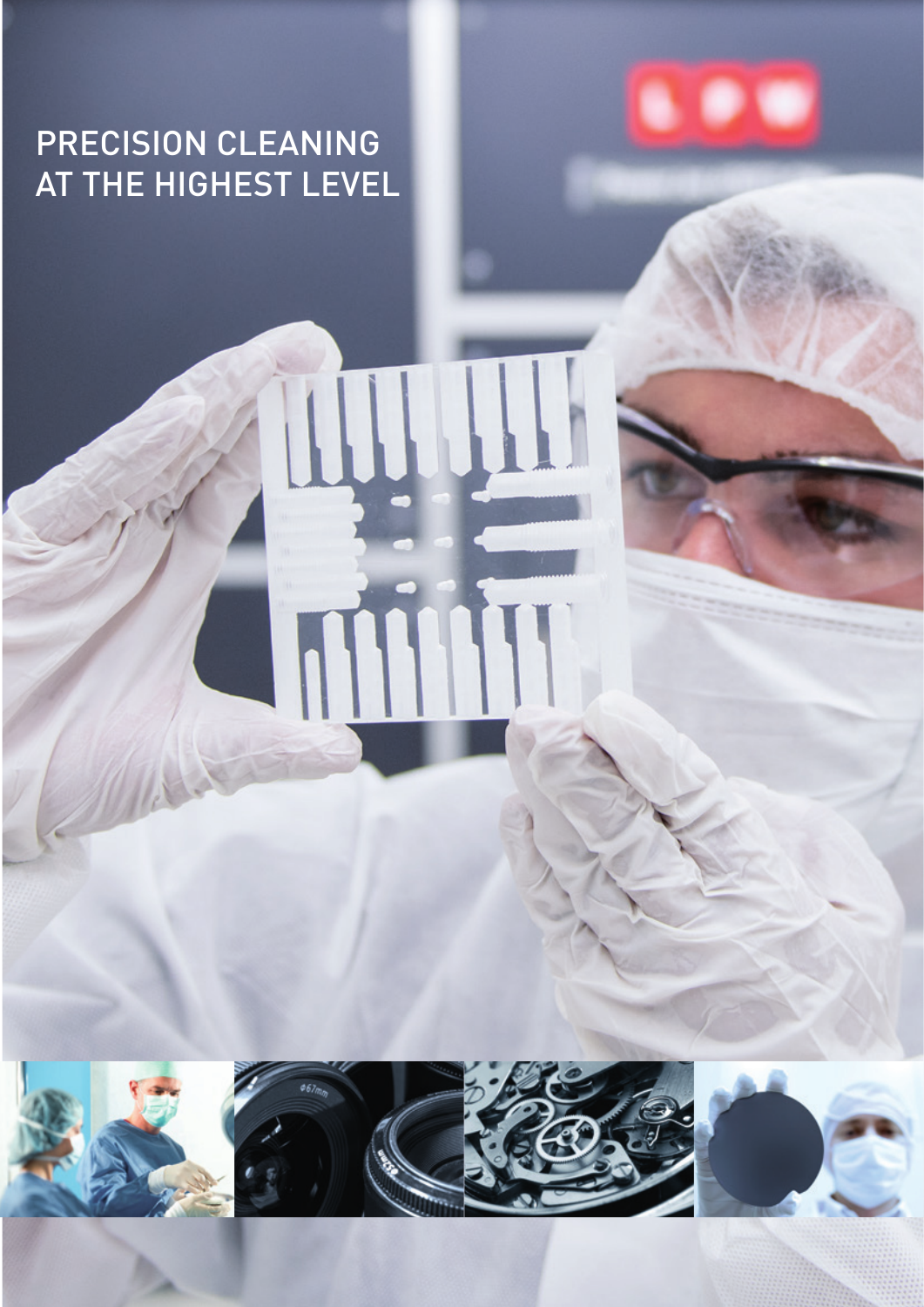## Grey. Clean. Pure. **THE LPW TEST AND SERVICE CENTRE**

State-of-the-art systems, the latest technologies and analytics at the highest level – the new LPW Test and Service Centre (TDZ) at the company headquarters in Riederich incorporates all this.

Over an area of 300 square metres, the specialists offer precision cleaning for highquality parts, especially for maximum cleanliness requirements.

Grey. Clean. Pure. The products pass through these three steps in the new Test and Service Centre. Each part is individual with its own requirements and a clearly defined aspiration.

The requirements as well as industrial cleaning technology as a whole are in a process of elementary change. Film type and finest particle contaminations, for example, are no longer solely in the focus of the classic high purity branches such as the semiconductor suppliers or medical

technology. The processes of change in the automotive industry also signal a growing demand. There are also regulatory changes which quite simply demand new strategies, especially in the quality-relevant cleaning and drying processes.

The new Test and Service Centre offers the perfect framework for this: both in the form of trials or contract cleaning. LPW – more than cleaning.





The Fraunhofer IPA Institute honours pioneering developments, new applications and innovative technologies with the annual CLEAN award for cleanliness technology. LPW won first prize with the CNp process in 2018.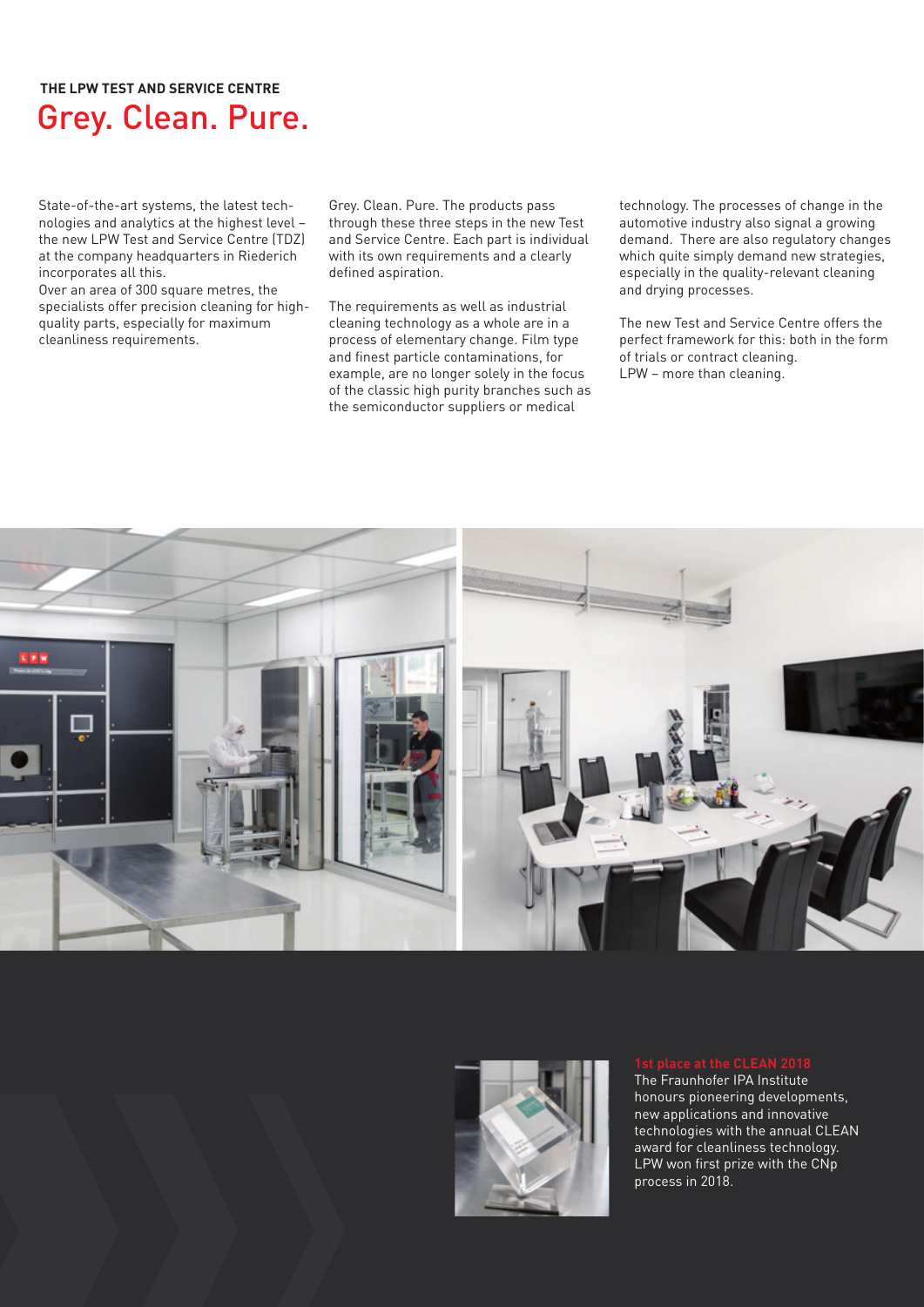## The Process



## **Pre-cleaning** Powerjet 670 TS basic

Treatment chamber





Suitable preliminary trials assure an optimum cleaning result and accompany every further step.

The preliminary trials are conducted by the LPW-internal cleanliness analysis or by external laboratory/analytics specialists.

The goods are pre-cleaned and prepared for final cleaning in the clean room in the upstream grey area. Pre-cleaning is always mandatory for all products. It serves to eliminate undesirable contaminations and ensures that the prerequisites for a defined fine cleaning result can be achieved prior to final cleaning.

Batch size: 670 x 480 x 300 mm Max. batch weight: 150-200 kg

## Equipment













Material lock

**•••••••** 

Material lock

Fast emptying Spray cleaning Pressure flooding Ultrasoundsystems Hot-air drying Vacuum drying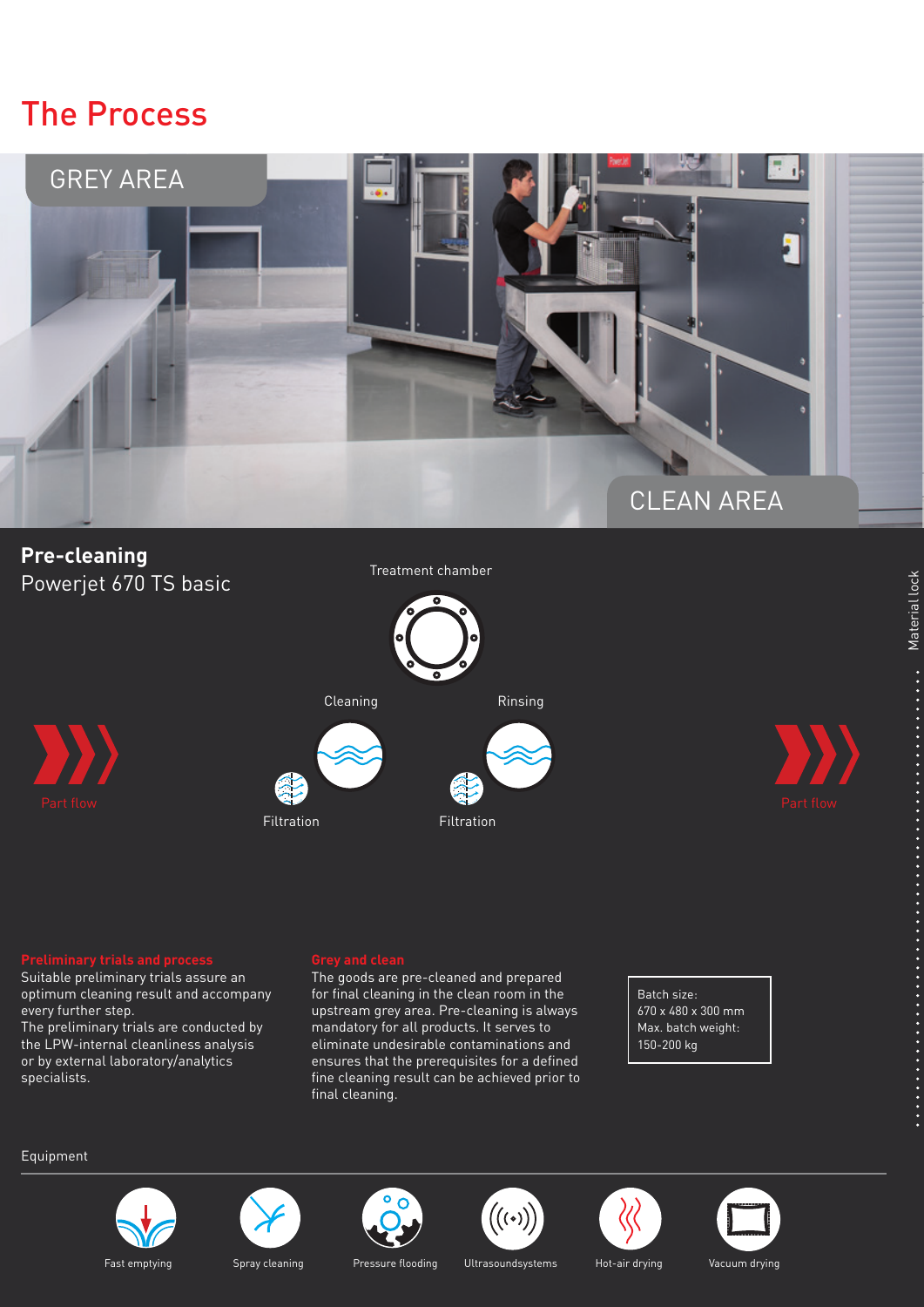

## **Final cleaning** Powerjet 670 T3 CNp

Treatment chamber



Final fine cleaning begins after taking the pre-cleaned products through the material lock into the ISO class 7 clean room. The products are processed to the required level of technical cleanliness with the high purity cleaning plant and then packed. In addition to the well-known, proven ultrasound cleaning, the innovative CNp cleaning technique in connection with

suitable drying achieves top level results. The system also offers non-contact drying processes for critical requirements in addition to the classic processes. Of course, initial packing takes place directly in the clean room.

The on-site media supply is designed with a conductance of < 0.1 μs/cm and a TOC value of < 30 ppb so that the final cleaning system can be supplied with a total treatment capacity of 1.5 m³/h and a water quality adapted to the respective cleaning requirements.





Cyclic nucleation (CNp) Ultrasoundsystems Pressure flooding Spray cleaning Vacuum drying Hot-air drying IR drying CNp drying